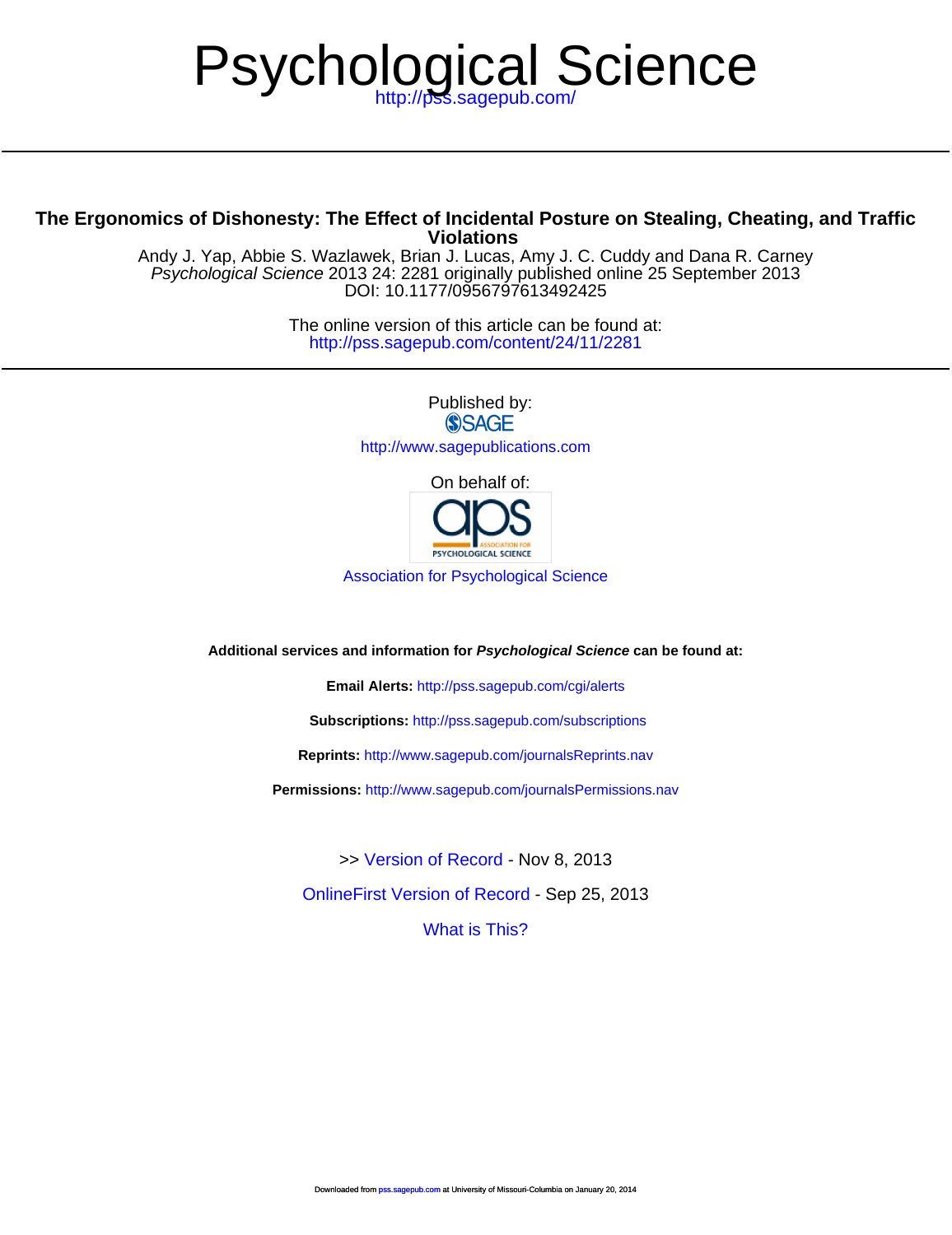

# The Ergonomics of Dishonesty: The Effect of Incidental Posture on Stealing, Cheating, and Traffic Violations

Psychological Science 24(11) 2281–2289 © The Author(s) 2013 Reprints and permissions: sagepub.com/journalsPermissions.nav DOI: 10.1177/0956797613492425 pss.sagepub.com



# Andy J. Yap<sup>1</sup>, Abbie S. Wazlawek<sup>2</sup>, Brian J. Lucas<sup>3</sup>, Amy J. C. Cuddy<sup>4</sup>, and Dana R. Carney<sup>5</sup>

<sup>1</sup>Sloan School of Management, Massachusetts Institute of Technology; <sup>2</sup>Columbia Business School, Columbia University; <sup>3</sup>Kellogg School of Management, Northwestern University; <sup>4</sup>Harvard Business School, Harvard University; and <sup>5</sup>Haas School of Business, University of California, Berkeley

#### Abstract

Research in environmental sciences has found that the ergonomic design of human-made environments influences thought, feeling, and action. In the research reported here, we examined the impact of physical environments on dishonest behavior. In four studies, we tested whether certain bodily configurations—or postures—incidentally imposed by the environment led to increases in dishonest behavior. The first three experiments showed that individuals who assumed expansive postures (either consciously or inadvertently) were more likely to steal money, cheat on a test, and commit traffic violations in a driving simulation. Results suggested that participants' self-reported sense of power mediated the link between postural expansiveness and dishonesty. Study 4 revealed that automobiles with more expansive driver's seats were more likely to be illegally parked on New York City streets. Taken together, the results suggest that, first, environments that expand the body can inadvertently lead people to feel more powerful, and second, these feelings of power can cause dishonest behavior.

#### Keywords

design, dishonesty, embodiment, human factors, nonverbal behavior, power, environmental effects, morality, social structure, social behavior

Received 2/16/13; Revision accepted 5/8/13

The ergonomics and physical geography of our everyday environments are powerful: They determine our social networks and relationships (Werner, Altman, & Brown, 1992), personal and interpersonal functioning (Altman, Taylor, & Wheeler, 1971), our workplace productivity (Knight & Haslam, 2010), and our subjective well-being (Kaplan & Kaplan, 2009; Leonard, 2012). The research reported here examined the impact of our environment on an important social behavior: dishonesty. Each day, our bodies are continually stretched and contracted by our working and living environments—by the seats and levers in our cars and by the furniture and work spaces in our homes and offices. Although we may pay very little attention to ordinary and seemingly innocuous shifts in our bodily posture, these subtle postural shifts can have a tremendous impact on our thoughts, feelings, and

behavior (Damasio, 1994; Niedenthal, 2007; Niedenthal, Barsalou, Winkielman, Krauth-Gruber, & Ric, 2005).

Most central to the current research is the finding that expansive body postures lead to a psychological state of power (Bohns & Wiltermuth, 2012; Carney, Cuddy, & Yap, 2010; Fischer, Fischer, Englich, Aydin, & Frey, 2011; Huang, Galinsky, Gruenfeld, & Guillory, 2011). And power—whether caused by laboratory manipulations or

#### Corresponding Authors:

Andy J. Yap, Sloan School of Management, Massachusetts Institute of Technology, 100 Main St., Cambridge, MA 02142 E-mail: andyyap@mit.edu

Dana R. Carney, Haas School of Business, University of California, Berkeley, 573 Bakar Faculty Building, Berkeley, CA 94720 E-mail: dcarney@berkeley.edu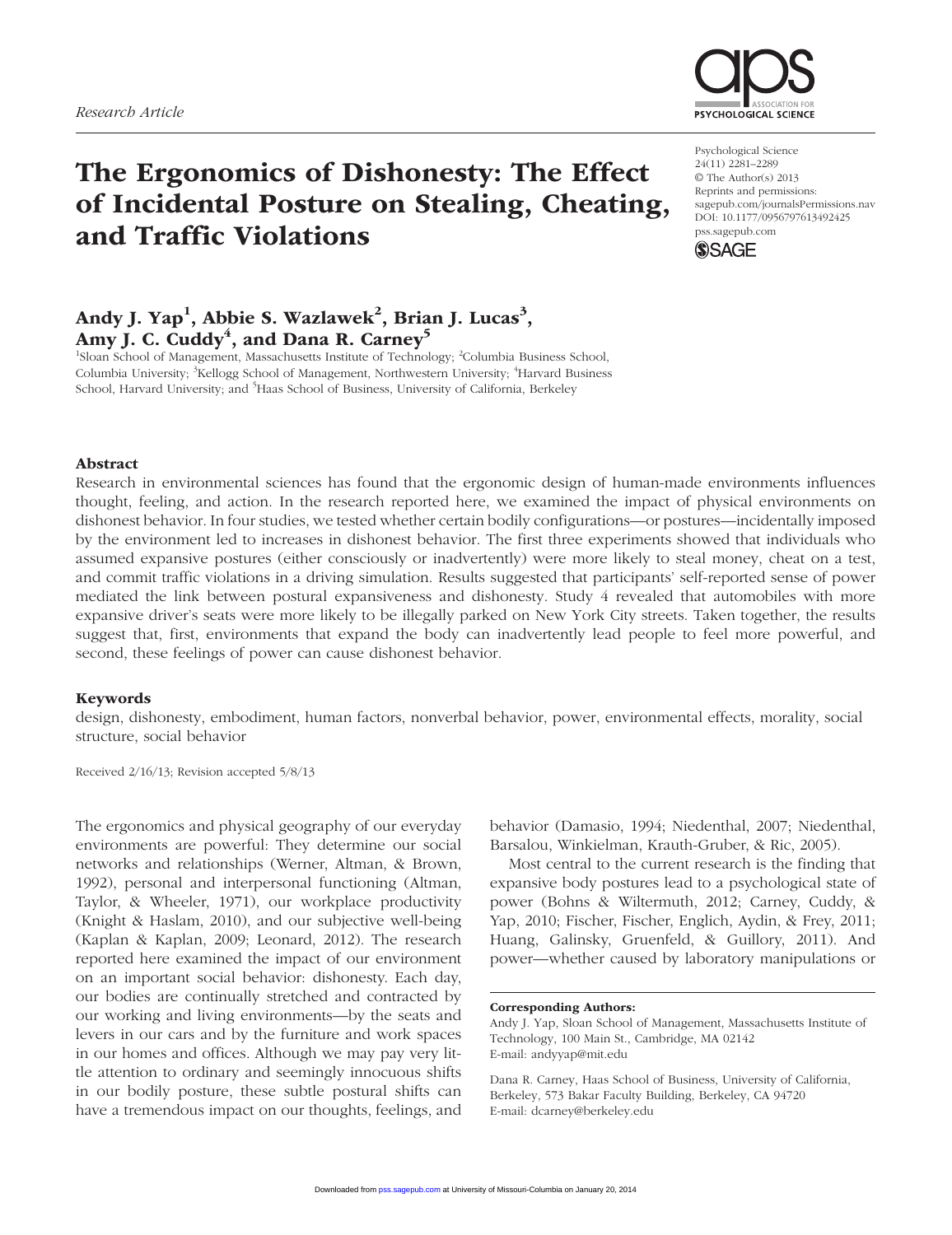real-world structural features—appears to be linked to increases in a wide range of dishonest behaviors (Boles, Croson, & Murnighan, 2000; Guinote, 2007; Keltner, Gruenfeld, & Anderson, 2003; Lammers, Stapel, & Galinsky, 2010; Lammers, Stoker, Jordan, Pollmann, & Stapel, 2011). Is it possible that expansive postures incidentally shaped by our environment could lead to dishonest behavior? This question was the focus of the current research.

The idea that the human body has the ability to shape the mind has piqued the interest of scholars for centuries. Darwin (1872/1904) and the father of experimental psychology, William James (1884), were among the first to theorize about mind-body connections. But it was not until the 1970s that the bidirectional connection between bodily displays and psychological states was empirically demonstrated (Duclos et al., 1989; Laird, 1974; Rhodewalt & Comer, 1979; Riskind, 1983; Riskind & Gotay, 1982; Strack, Martin, & Stepper, 1988; Wells & Petty, 1980). For example, in a study using facial electromyography, Laird (1974) asked participants to furrow their eyebrows (i.e., frown) or clench their teeth (i.e., smile). When participants clenched their teeth, they reported more happiness and humor. Strack et al. (1988) later replicated and extended this work. Similarly, Wells and Petty (1980) demonstrated that participants who nodded their heads (in a motion of agreement) while listening to messages found the messages to be more persuasive than did participants who shook their heads (in a motion of disagreement).

#### Powerful Postures

Across humans and animals, power and dominance are expressed through expansive, open-bodied postures (which involve spreading out and occupying more space), whereas powerlessness and subordination are expressed through relatively more contractive, closedbodied postures (Carney, Hall, & LeBeau, 2005; Darwin, 1872/1904; de Waal, 1998; Ellyson & Dovidio, 1985; Hall, Coats, & Smith LeBeau, 2005; Tiedens & Fragale, 2003; Weisfeld & Beresford, 1982). Research has also shown that these expansive nonverbal "power poses" may activate mental concepts and emotions associated with power and even go so far as to initiate a trajectory of physiological changes associated with a powerful state (Bohns & Wiltermuth, 2012; Carney et al., 2010; Carney et al., 2013; Huang et al., 2011). These studies demonstrated that when men and women engaged in expansive (as opposed to contractive) postures, they felt more powerful, engaged in more approach-oriented and risk-seeking behavior, and appeared to evidence a physiological buffer against pain and stress. Similarly, Riskind and Gotay (1982) demonstrated that slumped and constricted postures, compared with upright and confident postures, induced a state of helplessness and feelings of stress. Finally, Harmon-Jones and Peterson (2009) found that a supine body posture (i.e., lying down), compared with an upright body posture, reduced approach motivation.

#### Power and Dishonest Behavior

Regardless of how power is manipulated or observed in the lab or field, it is consistently related to dishonesty. For example, power is associated with cheating to improve one's odds of winning (Lammers et al., 2010), lying (Boles et al., 2000), lying more easily (Carney et al., 2013), hypocrisy (Lammers et al., 2010), and infidelity (Lammers et al., 2011). According to Keltner et al. (2003), power activates the behavioral approach system, which causes powerful individuals to focus on rewards and act in a self-interested and goal-consistent manner (Galinsky, Gruenfeld, & Magee, 2003; Guinote, 2007; Inesi, 2010).

If expansive postures can lead to a state of power, and power can lead to dishonest behavior, this suggests something of real concern—that ordinary expanded (and contracted) nonverbal postures forced on us by our environments, which we happen or choose to be in, could impact our decisions and actions in ways that render us less (or more) honest.

# The Focus of the Current Research on the Ergonomics of Dishonesty

We tested the hypothesis that expansive postures would lead to dishonest behaviors in four studies conducted in the field and the laboratory. The first was a field experiment that examined whether expansive (compared with contractive) postures employed in previous research (Bohns & Wiltermuth, 2012; Carney et al., 2010; Huang et al., 2011) would lead to stealing in an "overpayment" paradigm. The second experiment manipulated the expansiveness of work spaces in the lab and tested whether *incidentally* expanded bodies (shaped organically by the environment) increased dishonesty on a test. The third experiment examined if participants in a more expansive driver's seat would be more likely to hit-andrun when incentivized to go fast in a video-game driving simulation; we also tested the mediating role of sense of power in these effects. Finally, to extend results to a realworld context, we conducted an observational field study to test the ecological validity of the effect by examining whether automobile driver's seat size predicted the violation of parking laws in New York City. Consistent with recommendations from Simmons, Nelson, and Simonsohn (2012), we report how we determined our sample size, all data exclusions, all manipulations, and all measures used in the studies.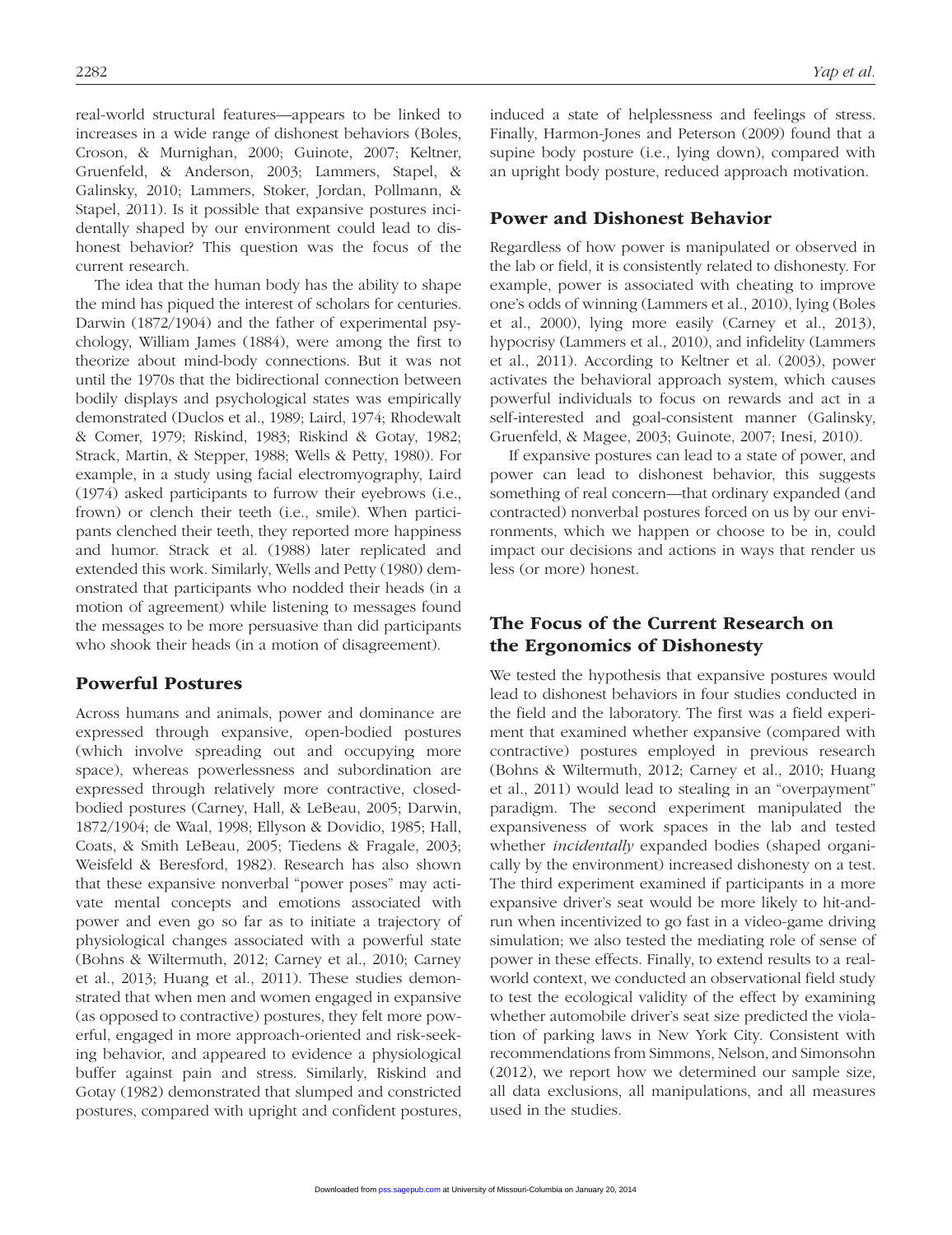# Study 1 (Field Experiment)

# *Method*

Eighty-eight<sup>1</sup> community members  $(57 \text{ men}, 31 \text{ women})$ were recruited from South Station train station in Boston, Massachusetts, and from outside a library at the city campus of Columbia University to participate in a study that ostensibly examined the relationship between stretching and impression formation. Participants were told they would receive \$4 in return for participation. Postural expansiveness was manipulated using a procedure similar to that of Carney et al. (2010). We used a cover story about the effects of stretching on impression formation, and participants were randomly assigned to hold either an expansive or a contractive pose (Fig. 1) for 1 min while they formed impressions of faces shown to them by the experimenter. Next, to bolster the cover story, we had participants complete a survey on their impressions of a best friend.<sup>2</sup> Finally, although participants had been told they would receive \$4 in payment, the experimenter handed them \$8, which was comprised of three \$1 bills and one \$5 bill, fanned out (Fig. 2) and presented in such a way that participants would notice the "accidental" overpayment. The dependent measure was whether or not the participant kept the extra money. The experimenter coded for whether participants checked the money after they had received it.<sup>3</sup>

# *Results and discussion*

Consistent with our theorizing, results from a chi-square analysis showed that participants who assumed the expansive pose, compared with the contractive pose, were significantly more likely to keep the extra money







Fig. 2. Picture showing how money was presented to participants in Study 1.

(i.e., to "steal by omission"),  $\chi^2(1, N = 78) = 13.0, p < .001$ ,  $\Phi$  = .41. Seventy-eight percent of the expanded-posture participants kept the extra money, compared with 38% of contracted-posture participants.

Study 1 yielded initial evidence that expansive postures can lead to dishonest behavior. Participants in this experiment were explicitly instructed to assume a specific pose, yet the main focus of our research was posture imposed by the ergonomics of the environment. With this first experiment establishing the link between posture and dishonesty, Studies 2 through 4 investigated the impact of incidentally induced expansive (relative to contractive) postures on dishonest behavior. Participants in these studies were not explicitly instructed to assume specific poses, nor were they made explicitly aware that their posture was being manipulated. Instead, posture was naturally shaped by ordinary chairs and work spaces.

# Study 2 (Laboratory Experiment)

#### *Method*

In return for monetary compensation,  $34$  students<sup>4</sup> (14 Fig. 1. Poses employed by participants in Study 1. [men, 20 w](http://pss.sagepub.com/)omen) from Columbia University participated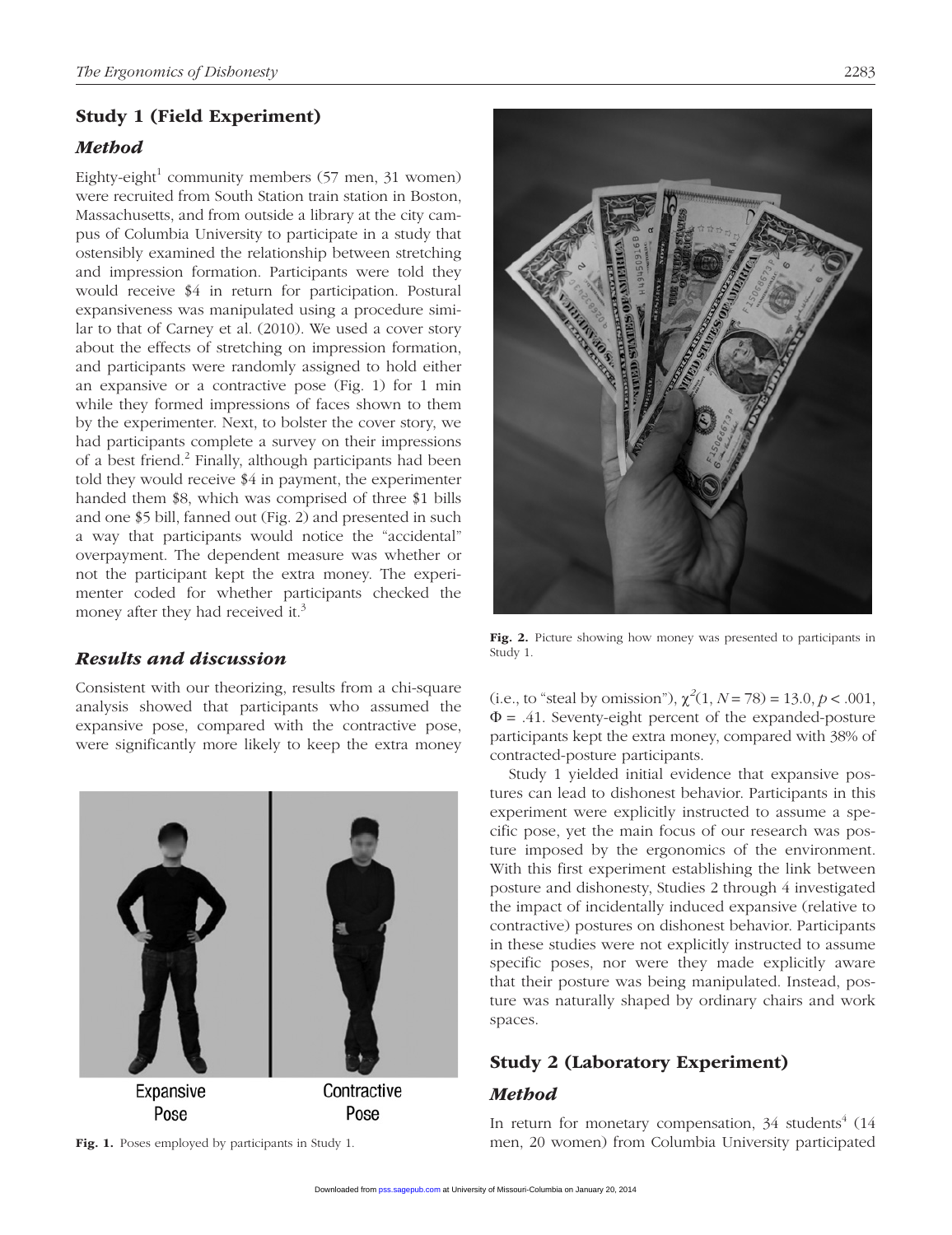in a study that they were told examined how feng shui influences creativity.

Participants were seated in individual cubicles at desks with either a large  $(24 \text{ in.} \times 38 \text{ in.})$  or a small  $(12 \text{ in.} \times 19 \text{ in.})$ in.) desk pad (Fig. 3). Participants saw only their own work space and not the work spaces of other participants. They were then instructed to complete two "creativity tasks."

The first was an anagram test on which, unbeknownst to participants, they would later have an opportunity to cheat. This cheating paradigm was adopted from Ruedy and Schweitzer (2010). Participants received a packet of papers in a manila folder and were allotted 4 min to unscramble 15 anagrams that were printed on the first page. They were incentivized by the experimenter's promise of \$1 for every anagram solved. When time was called, participants were instructed to detach and retain the first page and return the folder and its remaining contents to the experimenter. Participants were unaware that an imprint of their test answers had been created by a sheet of carbonless copy paper hidden at the back of the folder.

Incidental posture was manipulated in the next task, which ostensibly measured inductive creativity. Participants were allotted 7 min to create a collage using materials that were placed around the edges of their desk pad. During the task, participants were allowed to use only the space on the desk pad. Posture was incidentally manipulated by the size of participants' desk pads. The large-desk-pad arrangement forced participants to stretch and reach for materials, thus incidentally imposing expansive postures. These participants also had chairs that were high enough to help them reach for the materials. In contrast, the small-desk-pad arrangement constrained participants' arm extensions because materials were within close reach, thus incidentally imposing contractive postures.

At the completion of the collage task, the experimenter, appearing very busy, rushed to each cubicle and handed participants the answer key for the anagram test. The experimenter explained that he had to manage another study in the adjacent lab and asked that each participant grade his or her own test. Participants were thus given an opportunity to alter their original answers in private. We used participants' number of altered answers, which we identified by comparing their selfgraded tests with the carbon copies containing their original answers, as a measure of cheating.

# *Results and discussion*

We hypothesized that expanded-posture participants would alter more of their answers, which would earn them more money. As predicted, a one-way analysis of variance (ANOVA) revealed that expanded-posture participants altered more answers  $(M = 1.20, SD = 1.70)$  than did contracted-posture participants  $(M = 0.27, SD = 0.59)$ ,  $F(1, 29) = 4.04, p = .05, d = 0.73.<sup>5</sup>$ 

Studies 1 and 2 found consistent evidence that expansive postures, whether consciously posed or incidentally



Fig. 3. Pictures showing the desk-space configurations for the expansive-posture (top row) and contractive-posture (bottom row) conditions of Study 2.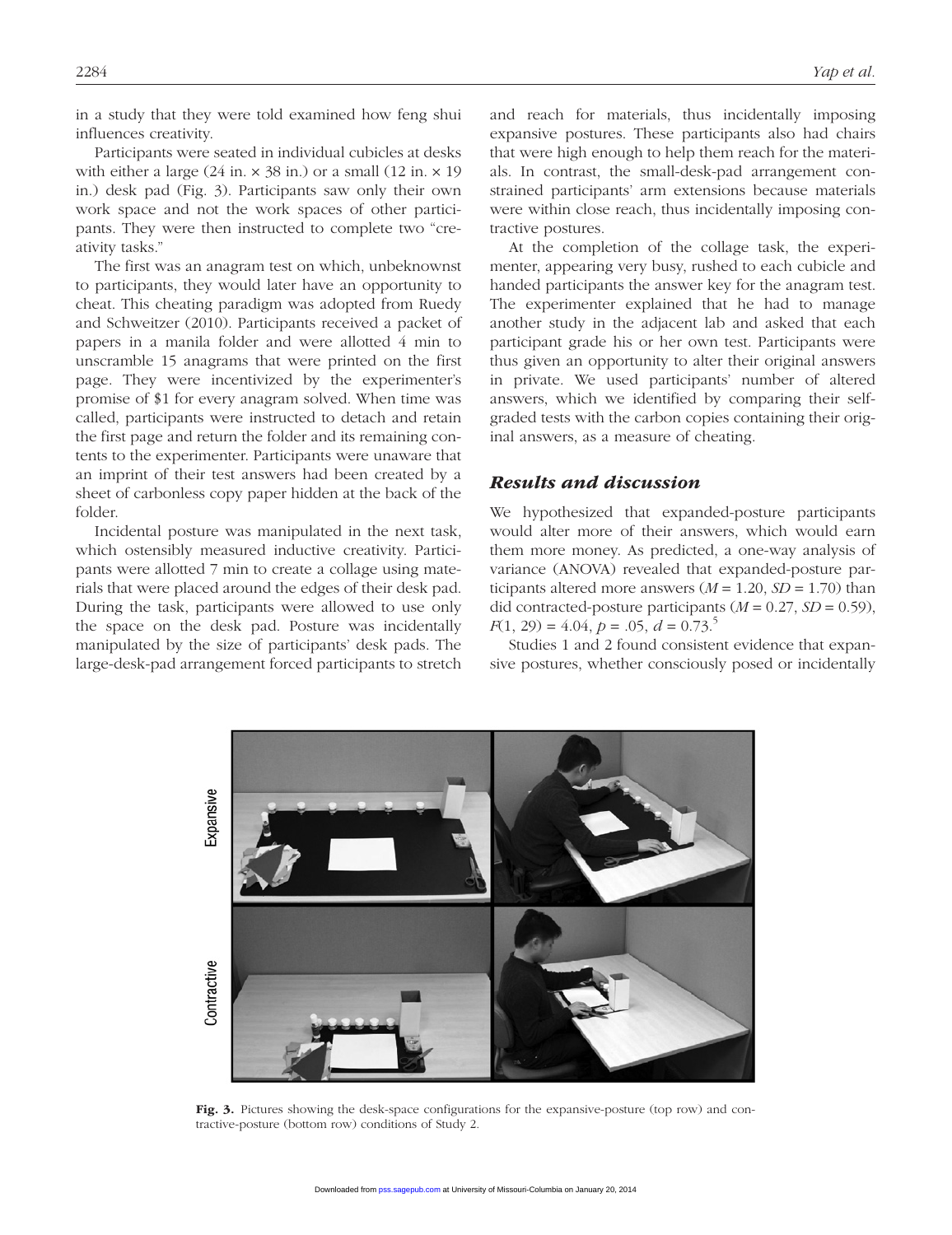imposed, led to more dishonest behavior. In our third experiment, we examined whether driver's seat expansiveness led to more traffic violations in a driving simulation. Importantly, we also tested the mechanism underlying this effect. If expansive posture leads to a state of power, and power leads to increases in dishonest behavior, then the link between expansive posture and dishonest behavior should be mediated by participants' sense of power.

#### Study 3 (Laboratory Experiment)

#### *Method*

Seventy-one students $^6$  (23 men, 48 women) from the University of California, Berkeley, were recruited to participate in a study that was ostensibly about physiology and video games. A realistic driving simulator was set up with a PlayStation 3 (Sony, Tokyo, Japan) and a Logitech Driving Force GT Racing Wheel (Logitech, Romanel-sur-Morges, Switzerland), which included a steering wheel and foot pedals. Participants were randomly assigned to sit in an expansive or contractive driver's seat (see Fig. 4 for a visual display of the setup).<sup>7</sup> Participants played the game *Need for Speed: Hot Pursuit*, which challenges players to race to the finish line as fast as possible. Participants were allotted one initial practice race to become accustomed to the game's controls. They were then offered a chance to win \$10 if they could complete the same race within 5 min. Importantly, we implemented a rule that participants had to stop and count to 10 after a collision with any object in the race. Violation of this rule would shorten participants' total race time and thus help them to win the money. Rule violation—specifically,



Fig. 4. Pictures showing the driver's seat configurations for the expansive-posture and contractive-posture conditions of Study 3.

the number of times a participant hit an object and did not stop—served as our measure of cheating. Races were video recorded and coded by two research assistants for the number of hit-and-runs. Interrater reliability was determined by having the two coders rate the same subset of videos (10%). Once interrater reliability was established  $(r = .95)$ , the remaining videos were divided equally between coders. After the race, participants reported how powerful they felt, using a Likert-type scale from 1 (*not at all*) to 5 (*extremely*).

#### *Results and discussion*

Consistent with our theorizing, results showed that being seated in an expansive seat lead participants to drive somewhat more recklessly (mean number of objects hit = 7.11,  $SD = 8.51$ ) than being seated in a contractive seat did ( $M = 4.33$ ,  $SD = 3.60$ ),  $F(1, 67) = 3.02$ ,  $p = .087$ . Importantly, participants in the expansive seat were more likely to hit-and-run (mean number of hit-and-runs = 6.31,  $SD = 8.45$ ) than were those in the contractive seat  $(M = 2.94, SD = 2.61)$  after controlling for the number of objects hit,  $F(1, 66) = 4.12$ ,  $p = .046$ ,  $d = 0.54$ . The effect was significant when number of objects hit was not included as a covariate,  $F(1, 67) = 4.81, p = .032$ .<sup>8</sup>

We also predicted that participants' sense of power would mediate this effect. Bootstrapping analyses (Preacher & Hayes, 2004) based on 5,000 samples were conducted to estimate direct and indirect effects. The total effect of expansive posture on incidence of hit-andruns (total effect =  $3.37$ ,  $p = .03$ ) became nonsignificant when sense of power was included in the model (direct effect of expansive posture  $= 2.65$ ,  $p = .09$ ). Additionally, the total indirect effect (i.e., the difference between the total and direct effects) of expansive posture on incidence of hit-and-runs through sense of power was significant (point estimate = 0.72, bias-corrected bootstrap 95% confidence interval  $=[0.0197, 2.775]$  -the fact that zero fell outside the confidence interval indicated a significant mediation effect $9$  (Fig. 5).

Three experiments yielded consistent evidence that expansive posture, whether posed consciously or shaped incidentally by one's desk space or driver's seat, can lead to dishonest behavior. Although the emergence of these effects in the lab may have been intriguing, to understand their generalizability and pervasiveness, we examined whether the same pattern of results would occur naturally—in the real world—in Study 4.

#### Study 4 (Observational Field Study)

Having conducted three experiments, we thought it was critical to test the real-world generalizability of the incidental-posture effect. Thus, in Study 4, we used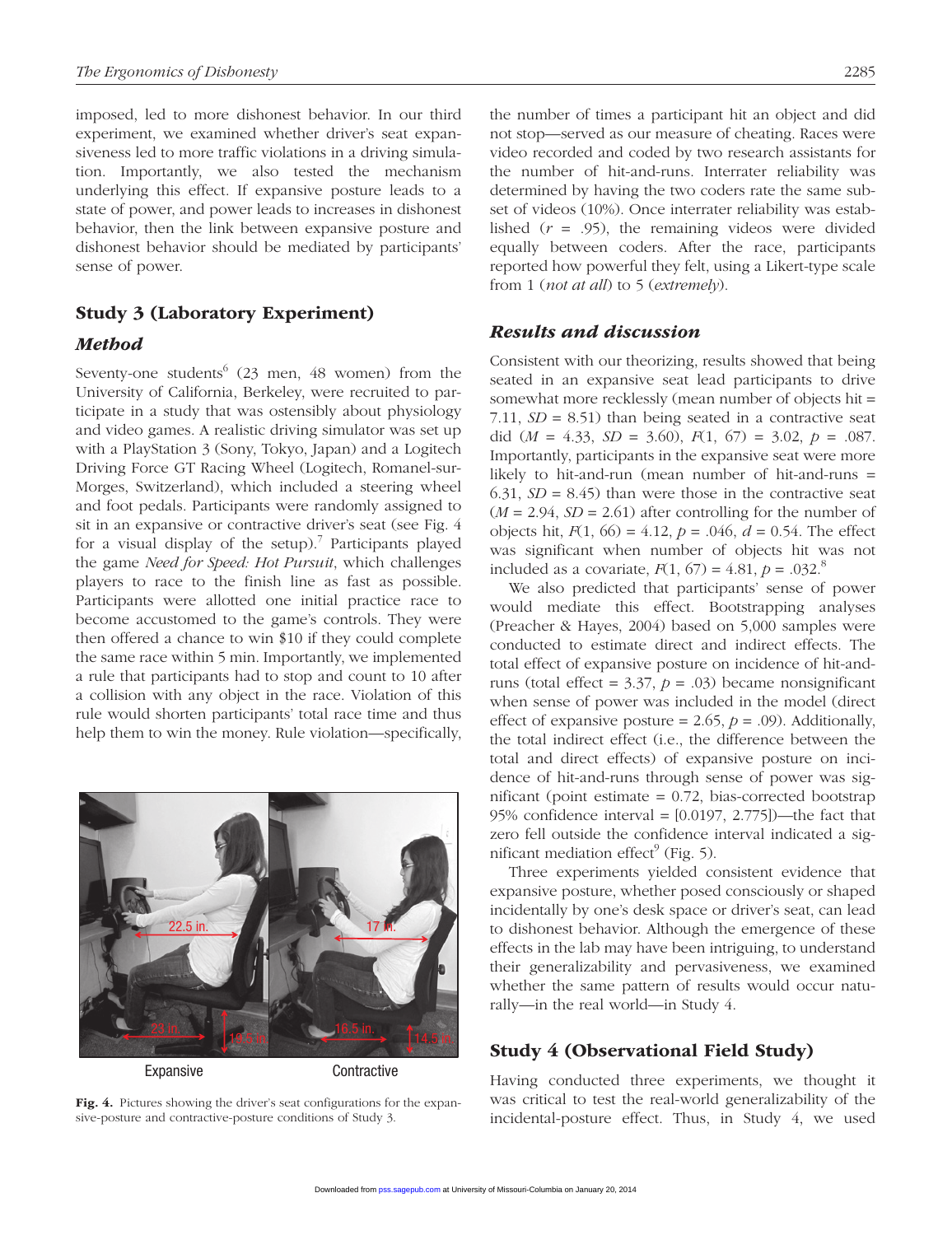

Fig. 5. Results from Study 3: mediation model showing the effect of posture on incidence of hit-and-runs (a measure of rule violation), as mediated by sense of power. Values shown are unstandardized regression coefficients. On the lower path, the values below and above the arrow show results for when the mediator was included and was not included in the model, respectively.

observational field-study methods to investigate whether drivers in expansive automobile seats were more likely than drivers in contractive seats to commit parking violations, an established measure of corrupt behavior in the economics literature (Fisman & Miguel, 2007). Specifically, we focused on double-parking—the parking of a car in an open lane such that adjacent, already parked vehicles are blocked in and active driving space is partially obstructed, which forces other drivers to maneuver through tighter spaces.

#### *Method*

Two hypothesis-blind research assistants recorded instances of double-parking on East–West streets between 116th Street and 102nd Street in New York City from 12 p.m. to 7 p.m. on weekdays. The research assistants recorded information about each double-parked vehicle as well as information about the legally parked adjacent vehicle (in the event that more than one legally parked vehicle was blocked in by the double-parked vehicle, information about the legally parked vehicle blocked most by the double-parked car was recorded). The legally parked vehicles served as our control sample. Data were recorded for a total of 126 automobiles.

*Measure of driver's seat (space) size.* To create an index of the expansiveness of each automobile's driver's seat, we calculated the volume of the space using information posted on respective car manufacturers' Web sites. Volume was computed by halving the product of the wheelbase (length between the front wheels and the back wheels), height, and width of the car (Fig. 6).

*Measure of status of automobile brand.* Because social status has been found to predict unethical behavior (Piff, Stancato, Cote, Mendoza-Denton, & Keltner, 2012), we controlled for the status of vehicle brands by including it as a covariate in our analyses. To create an index of status, we conducted a study in which American participants  $(N = 95)$  rated the status of each of the observed vehicle brands using scales from 1 (*extremely low status*) to 7 (*extremely high status*). Responses were averaged to form a measure of vehicle status for each brand.

# *Results and discussion*

Consistent with our theorizing, results from a binary logistic regression controlling for status $^{10}$  of cars indicated that vehicles with larger driver's seats were more likely to be double-parked,  $b = 0.020$ ,  $SE = 0.005$ ,  $p <$ .001. At 1 standard deviation above the mean in driver's seat size, the probability that the vehicle would be double-parked increased from 51% to 71%.

To account for the fact that drivers of lengthy cars might be more likely to double-park given the increased difficulty of finding large enough parking spots in a



Fig. 6. Schematic showing the dimensions of automobiles considered in the size computation in Study 4.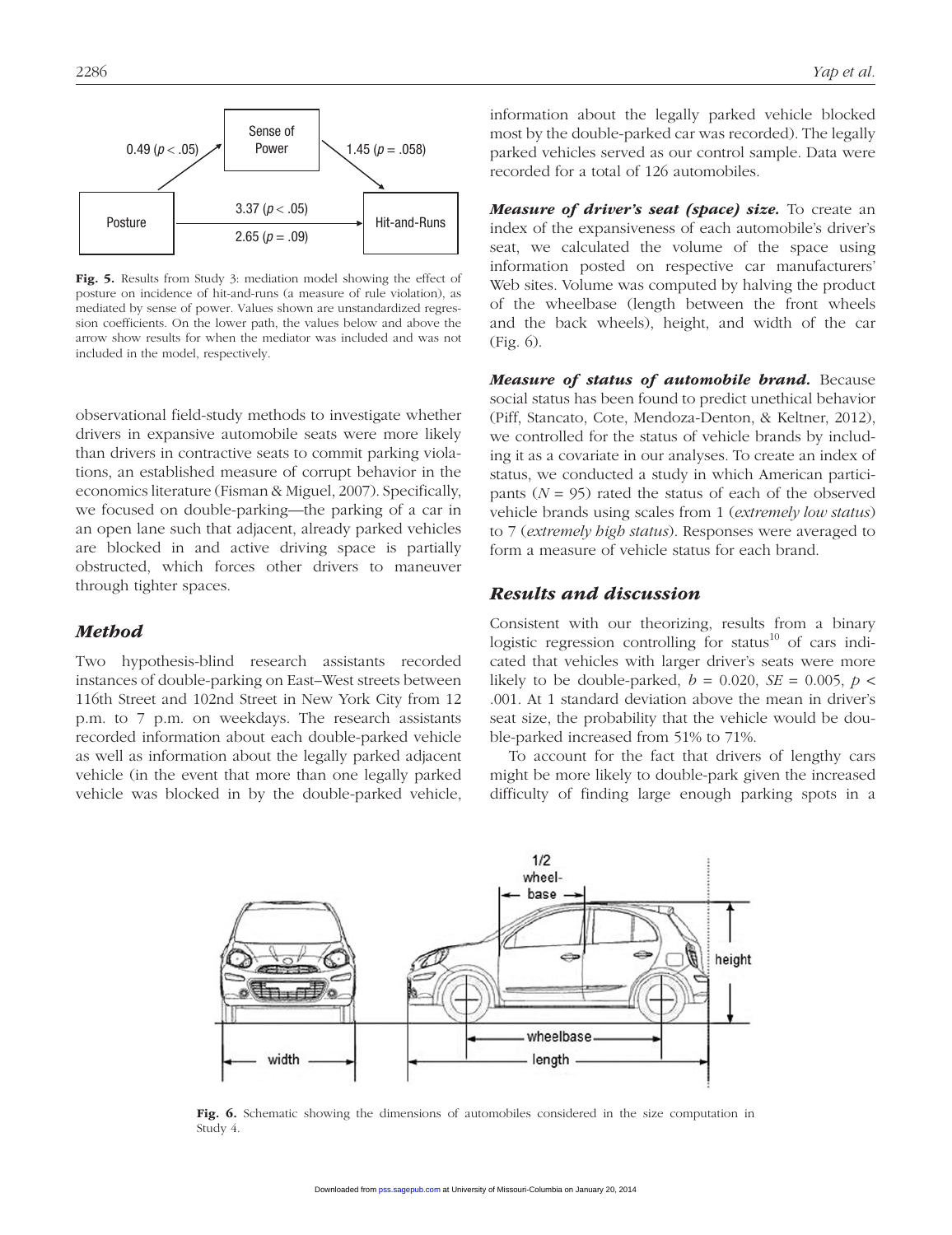congested city such as New York, we controlled for status and car length in another regression. The relationship between driver's-seat size and double-parking remained marginally significant,  $b = 0.015$ ,  $SE = 0.009$ ,  $p = .087$ , despite the fact that length was strongly correlated with driver's seat size, *r* = .83, *p* < .001.

Although the results of this study provide some insights on the ecological validity of this phenomenon, the methodology has clear limitations (as is often the case with observational work). For example, we were unable to ascertain driver demographics, such as gender or body size, and drivers could not be randomly assigned to the conditions. Without professional appraisal of each car in our sample, we were also unable to accurately determine the cars' present value. However, when Study 4 is taken together with the three experiments, the package offers a more complete picture. It is important to note that Study 3 offset the limitations of Study 4 because in Study 3 participants were randomly assigned to expansive or contractive driver's seats, and vehicle attributes such as length and price were not an issue because the expansiveness of driver's seat was the only variable manipulated across conditions.

### General Discussion

Together, the results from these four studies provide multimethod evidence from both the lab and the real world that expansive postures incidentally shaped by the environment can lead to dishonesty. Studies 1 through 3 provided consistent evidence for the causal relationship between postural expansiveness and dishonest behavior. The use of different participant populations and real-world parking data suggests that the effect is ecologically valid.

Whereas researchers in design and human factors (Stokols, 1978; Werner et al., 1992) would not be surprised at our findings, very little research in psychology has ventured into the domain of ergonomics and social behavior. The current research suggests that catalysts for dishonesty could be lurking in people's ordinary, everyday environments—such as cars, workstations, and offices. Our bodies are perpetually enslaved by the structure of our physical spaces, and the findings reported here suggest that when our bodily postures are incidentally expanded by these spaces, we could be lured into behaving dishonestly.

That said, incidentally induced expansive postures could also produce beneficial effects, such as resilience against pain and stress, and bolster executive functioning, much as the research on social power has shown (Bohns & Wiltermuth, 2012; Carney et al., 2013; Smith, Jostmann, Galinsky, & van Dijk, 2008). The theoretical argument in Carney et al. (2013) is that power induces physiological changes that render people more willing and able to engage in all acts—whether honest or dishonest. Consistent with this idea, power does seem to promote ethical and socially responsible behaviors under certain conditions (e.g. Chen, Lee-Chai, & Bargh, 2001; DeCelles, DeRue, Margolis, & Ceranic, 2012). How do we reconcile these differences? There are some additionally useful theoretical ideas to consider.

Hirsh, Galinsky, and Zhong (2011) proposed that power could be a catalyst that reveals people's true selves. Recent research has also found that power enhances moral awareness among individuals with a strong moral identity but decreases moral awareness in those with a weak moral identity (DeCelles et al., 2012). Similarly, individuals with a communal relationship orientation are more socially responsible than those with an exchange relationship orientation, because power amplifies dominant dispositional cues (Chen et al., 2001).

Power can also shape a person by amplifying the dominant situational cue (Hirsh et al., 2011). Powerful individuals tend to focus on contextually activated goals (Guinote, 2007). They are more likely to cheat and take risks when the rewards, like those in the current research, are attractive (Anderson & Galinsky, 2006; Galinsky, Magee, Inesi, & Gruenfeld, 2006; Inesi, 2010; Lammers et al., 2010). However, when the most dominant contextual cue is to be cooperative, power should correspondingly promote behaviors that are more other-focused and less self-interested (Handgraaf, Van Dijk, Vermunt, Wilke, & De Dreu, 2008). Therefore, it seems that although power and expansive posture may lead to self-focused and dishonest behaviors, they do also lead to prosocial and socially responsible outcomes if the situational cues for such goals are salient.

One prescriptive point that could be offered from this work is that we may need to consider the science of ethics more holistically—taking into consideration not only the sometimes toxic effect of power itself, but also the nefarious impact of incentivizing the wrong things. Finally, the very ways in which offices and furniture are designed need examination and consideration. Future research could explore ways in which we could capitalize on even the simplest features of our physical environments, toward the goal of promoting ethical, prosocial, and healthy workplace behaviors.

#### Author Contributions

All authors contributed to the study design. Data were collected by A. J. Yap, A. S. Wazlawek, and D. R. Carney's lab manager under the guidance of A. J. Yap. A. J. Yap and A. S. Wazlawek analyzed and interpreted the data under the supervision of D. R. Carney. A. J. Yap and D. R. Carney drafted the manuscript, and A. S. Wazlawek, B. J. Lucas, and A. J. C. Cuddy provided revisions. All authors approved the final version of the manuscript for submission.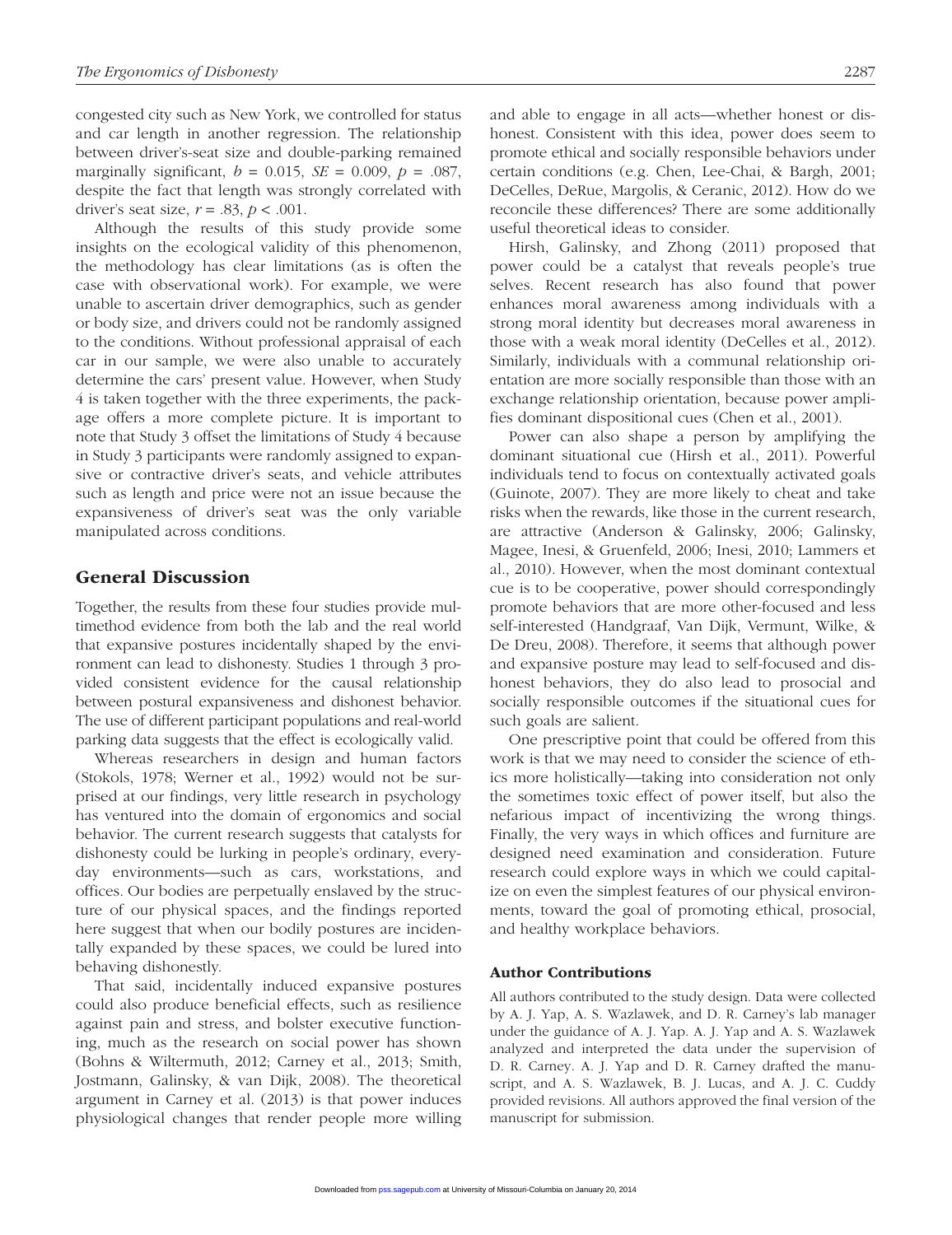#### Acknowledgments

We thank Liza St. John, Erica Bragg, Kyonne Isaac, Amanda Bowling, Samantha Chu, and Dayna Stimson for data collection and research assistance. We also thank Adam Galinsky, Daniel Ames, Leanne ten Brinke, and members of the SNoB lab and PPIG for their insightful comments and suggestions.

#### Declaration of Conflicting Interests

The authors declared that they had no conflicts of interest with respect to their authorship or the publication of this article.

#### Funding

This research was supported by National Science Foundation CAREER Grant 1056194 to D. R. Carney.

#### **Notes**

1. This study included two samples. Sample size was not predetermined, but the data were analyzed after the completion of each data-collection period. Both samples were subject to the same procedure with the exception that participants in one sample were administered the Regulatory Focus Questionnaire (Higgins et al., 2001) before the posture manipulation. We followed Schimmack's (2012) recommendation to combine data from these two samples into a single analysis. A meta-analytic approach to combining the samples was also undertaken to verify that our effect was as strong as it seemed when the raw data were combined. Toward that goal, the phi coefficients for effect size (which are equivalent to Pearson correlations for effect size in a 2 × 2 chi-squared analysis) were Fisher's *z* transformed, weighted by sample size, and then averaged. The average Fisher's *z*-transformed *r* value was then converted back into a Pearson *r*. The average effect-size *r* was .41, and the associated combined  $z$  value was 5.03,  $p < .001$ .

2. This survey was administered as part of our cover story. The data were not analyzed.

3. Eight participants did not count the money, and 2 reported awareness of our dishonesty measure. We made an a priori decision to exclude these participants from our analysis. Results remained significant when these participants were included,  $\chi^2(1, N = 88) = 7.28, p = .007.$ 

4. We had aimed to recruit 40 participants, but because of logistical laboratory issues (i.e., an initially small subject population that was further reduced by competition for participants with two other researchers using the same dishonesty paradigm), we were able to recruit only 34 participants during the time frame for recruitment.

5. Debriefing checks revealed that 3 participants were aware of our dishonesty paradigm, so their data were excluded from analyses. One of these participants also altered the work-space layout without permission. One outlier whose number of altered answers was more than 3 standard deviations above the overall mean was also excluded. Results were not significant when these participants were included,  $F(1, 33) = 0.29$ ,  $p > 0.1$ .

6. We had aimed to recruit between 70 and 80 participants; we stopped at 71 participants because the time frame for recruitment ended.

7. We asked participants to report on the difficulty of the task, using a 7-point Likert-type scale. Results revealed no significant difference between conditions.

8. Video recordings showed that 2 participants had problems maneuvering the car, which resulted in their repeatedly crashing into objects throughout the race. We made an a priori decision to exclude these participants. Results were not significant when these participants were included,  $F(1, 69) = 0.50, p > 0.1$ .

9. Bootstrapping analyses considering incidence of hit-andrun as a mediator between posture and sense of power as the outcome yielded marginally significant results. However, further analyses revealed that incidence of hit-and-run did not significantly predict sense of power for either expansive or contractive participants when analyzed separately.

10. There was no effect of status, *b* = 0.45, *SE* = 0.34, *p =* .18. When status was not included as a covariate, the effect remained significant,  $b = 0.019$ ,  $SE = 0.005$ ,  $p = .001$ .

#### References

- Altman, I., Taylor, D. A., & Wheeler, L. (1971). Ecological aspects of group behavior in social isolation. *Journal of Applied Social Psychology*, *1*, 76–100.
- Anderson, C., & Galinsky, A. D. (2006). Power, optimism, and risk-taking. *European Journal of Social Psychology*, *36*, 511–536.
- Bohns, V. K., & Wiltermuth, S. S. (2012). It hurts when I do this (or you do that): Posture and pain tolerance. *Journal of Experimental Social Psychology*, *48*, 341–345.
- Boles, T. L., Croson, R. T. A., & Murnighan, J. K. (2000). Deception and retribution in repeated ultimatum bargaining. *Organizational Behavior and Human Decision Processes*, *83*, 235–259.
- Carney, D. R., Cuddy, A. J. C., & Yap, A. J. (2010). Power posing: Brief nonverbal displays affect neuroendocrine levels and risk tolerance. *Psychological Science*, *21*, 1363– 1368.
- Carney, D. R., Hall, J. A., & LeBeau, L. S. (2005). Beliefs about the nonverbal expression of social power. *Journal of Nonverbal Behavior*, *29*, 105–123.
- Carney, D. R., Yap, A. J., Lucas, B. J., Mehta, P. H., McGee, J. A., & Wilmuth, C. (2013). *Power buffers stress*. Unpublished manuscript, Haas School of Business, University of California, Berkeley.
- Chen, S., Lee-Chai, A. Y., & Bargh, J. A. (2001). Relationship orientation as a moderator of the effects of social power. *Journal of Personality and Social Psychology*, *80*, 173– 187.
- Damasio, A. (1994). *Descartes' error*. New York, NY: Grosset/ Putnam.
- Darwin, C. (1904). *The expression of emotions in man and animals*. London, England: Murray. (Original work published 1872)
- DeCelles, K. A., DeRue, D. A., Margolis, J. D., & Ceranic, T. L. (2012). Does power corrupt or enable? When and why power facilitates self-interested behavior. *Journal of Applied Psychology*, *97*, 681–689.
- de Waal, F. (1998). *Chimpanzee politics: Power and sex among apes*. Baltimore, MD: Johns Hopkins.
- Duclos, S. E., Laird, J. D., Schneider, E., Sexter, M., Stern, L., & Van Lighten, O. (1989). Emotion-specific effects of facial expressions and postures on emotional experience. *Journal of Personality and Social Psychology*, *57*, 100–108.
- [Ellyson, S.](http://pss.sagepub.com/) L., & Dovidio, J. F. (1985). *Power, dominance, and nonverbal behavior*. New York, NY: Springer-Verlag.